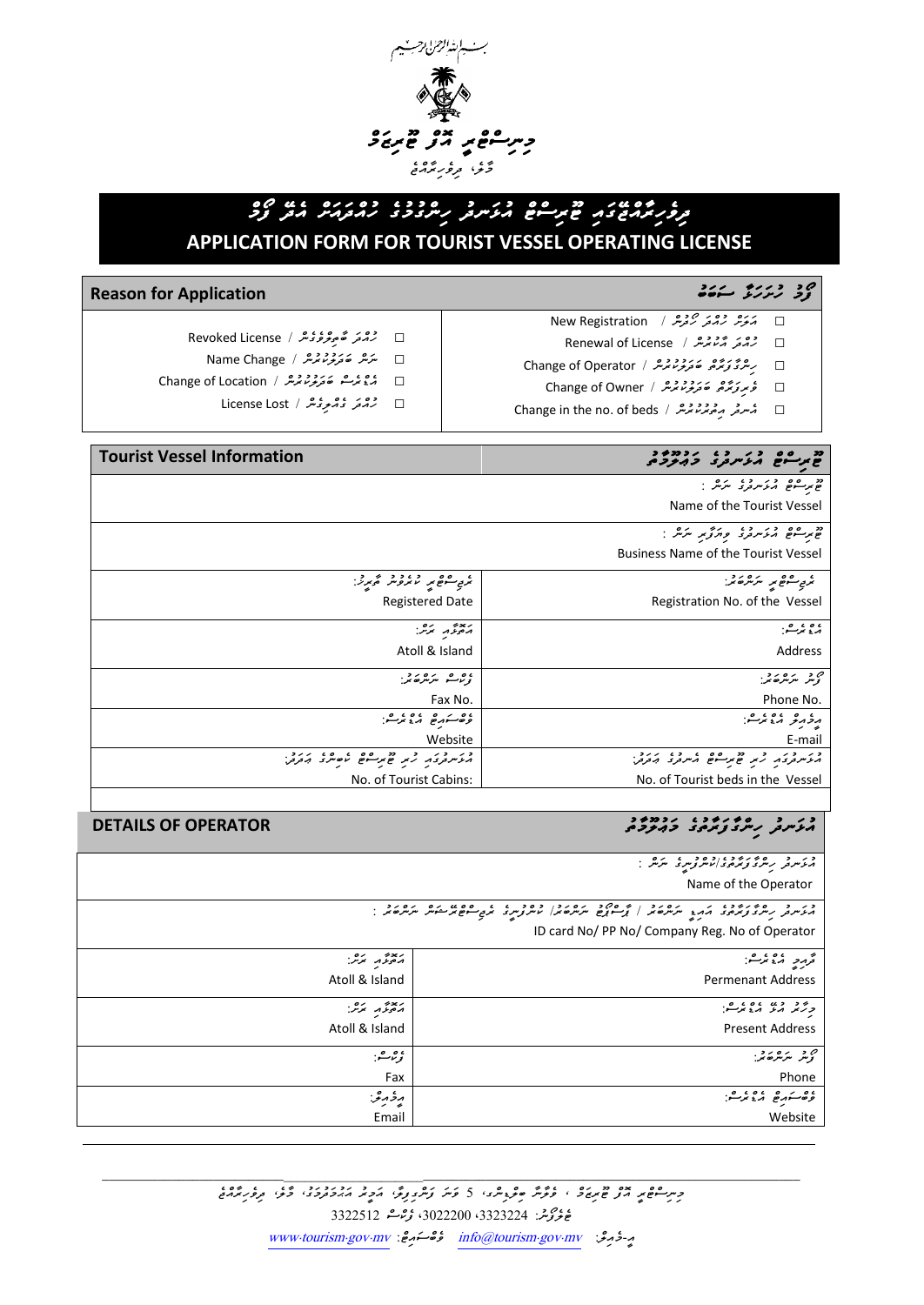

|                                                                                              | مگر سر در سر دیگر در دوده دوم دوم موسط در دوم برد بازند و دور مورد در دوم در دوم در در دوم در در دوم در در دوم<br>مگر سر در سر دیگر دیگر در سر در سر دوم از دوم در سر در سازمن سر دوم از در در در در در در در در در در در در در |                                     |             |
|----------------------------------------------------------------------------------------------|---------------------------------------------------------------------------------------------------------------------------------------------------------------------------------------------------------------------------------|-------------------------------------|-------------|
| If the operator is a Company or Partnership details of the Company Sharerholders or Partners |                                                                                                                                                                                                                                 |                                     |             |
| ڊريز پڻ پيشن                                                                                 |                                                                                                                                                                                                                                 | أمريدينا المتفاوين المتحرم والمالوط | سرتر        |
| <b>Present Address</b>                                                                       | <b>Permanent Address</b>                                                                                                                                                                                                        | ID Card No                          | <b>Name</b> |
|                                                                                              |                                                                                                                                                                                                                                 |                                     |             |
|                                                                                              |                                                                                                                                                                                                                                 |                                     |             |
|                                                                                              |                                                                                                                                                                                                                                 |                                     |             |
|                                                                                              |                                                                                                                                                                                                                                 |                                     |             |
|                                                                                              |                                                                                                                                                                                                                                 |                                     |             |

## *ޓޫރިސްޓް އުޅަނދު ގެ ވެރި ފަރާތުގެ މަޢު ލޫމާތު* **OWNER THE OF DETAILS**

| ، ئەر ئەھمەدامىتىر ئوسرى بىرىش:<br>قومېر ئونترە ئەنگەر ئوسرى بىرىش: |                |
|---------------------------------------------------------------------|----------------|
| Name of the Owner/ Company                                          |                |
|                                                                     |                |
| ID card No/ PP No/ Company Reg. No of Owner                         |                |
| قرمرچ معمر شو:                                                      | بربوع مراعر    |
| <b>Permenant Address</b>                                            | Atoll & Island |
| ورڅو دي ،وه په په                                                   | ببعد بره.      |
| <b>Present Address</b>                                              | Atoll & Island |
| مۇيىر بىرتىر <i>ى تى</i> ر:                                         | ۇرثاث.         |
| Phone                                                               | Fax            |
| ءه بره عمیت:                                                        | ەخ مەشر:       |
| Website                                                             | Email          |
| .<br>.                                                              |                |

### *އުޅަނދު ގެ ވެރި ފަރާތަ ކީ ކުންފުންޏެއް ނުވަތަ ޕާޓްނަޝިޕެއްނަމަ ހިއްޞާ ދާރުން ނުވަތަ ޕާޓްނަރުންގެ މަޢުލޫމާތު*

| If the owner is a Company or Partnership details of the Company Sharerholders or Partners |                          |                                  |       |  |
|-------------------------------------------------------------------------------------------|--------------------------|----------------------------------|-------|--|
| ڊيم ھڻ ھائيش                                                                              | المزمود فكالخرث          | الكرابي الكرام والمراكب والمحافر | ىئەتر |  |
| <b>Present Address</b>                                                                    | <b>Permanent Address</b> | <b>ID Card No</b>                | Name  |  |
|                                                                                           |                          |                                  |       |  |
|                                                                                           |                          |                                  |       |  |
|                                                                                           |                          |                                  |       |  |
|                                                                                           |                          |                                  |       |  |
|                                                                                           |                          |                                  |       |  |

#### **Documents to be submitted with Application**

**General Documents:**

- *□* Vessel Registration Certificate issued from Transport Authority of Maldives
- *□* Vessel Safety Certificate issued from Transport Authority of Maldives
- *□* Passenger Carrying Certificate issued from the Transport Authority of Maldives
- *□* Copy of business name registration certificate issued from the Ministry of Economic Development (name shall be registered under the operator. If not no objection of the owner shall be there to use the name)
- *□* Disaster Management Plan of the Vessel (please email soft copy to rs@tourism.gov.mv)
- *□* Original operating license Certificate (applicable for renewal of operating license)
- *□* Copy of ID card copy or Registration certificate of Owner
- *□* Tax Clearance of operator (issued date shall not less than 01 month from the submission of application form)

### **If the operator is other than the owner**

- *□* Copy of the lease/management agreement. (Agreement shall include the following:
	- Term of Agreement
	- Purpose of agreement for Tourist Vessel managing / Operation shell be there)
	- Termination clause
	- In case an event occurs which is not mentioned in agreement what to do